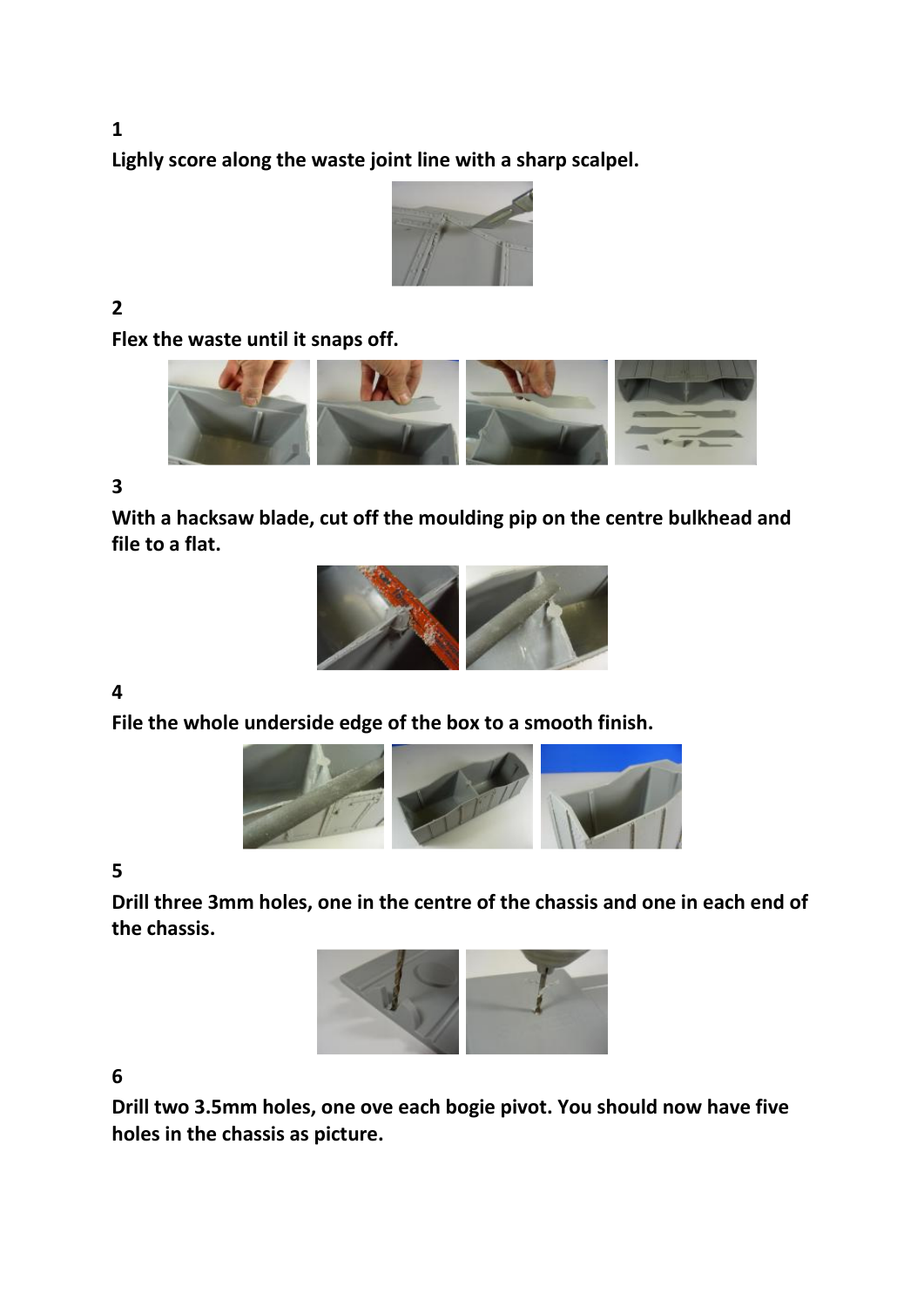

**7** 

**Place the chassis into the box top and drill the two end holes and middle hole into the box top with a 2mm pilot hole for the body screws.**



#### **7.a**

**Pull off one wheel and cut off the excess plastic protruding from the inside of**  the wheel with a sharp knife.  $\pm$ Clean the ends of the brass axle tubes until **smooth with a small file, craft knife and fine wet and dry paper, then wash the tubes clean, especially the insides. Put a spot of light oil onto the axle. Push the wheel back onto the axle making sure the 'back to back' is correct for your gauge, 28mm for 32mm gauge and 40mm for 45mm gauge.**



## **8**

**Cut off the excess axle with a hacksaw flush to the wheel boss. Put a small drop of Epoxy or super glue into the bearing slots of the bogie bodies. Place the wheel sets into the slots and allow the glue to dry**



## **9**

**Glue bogie side frames into place with super glue. Then drill a 2.5mm into the tops of the bogies.**